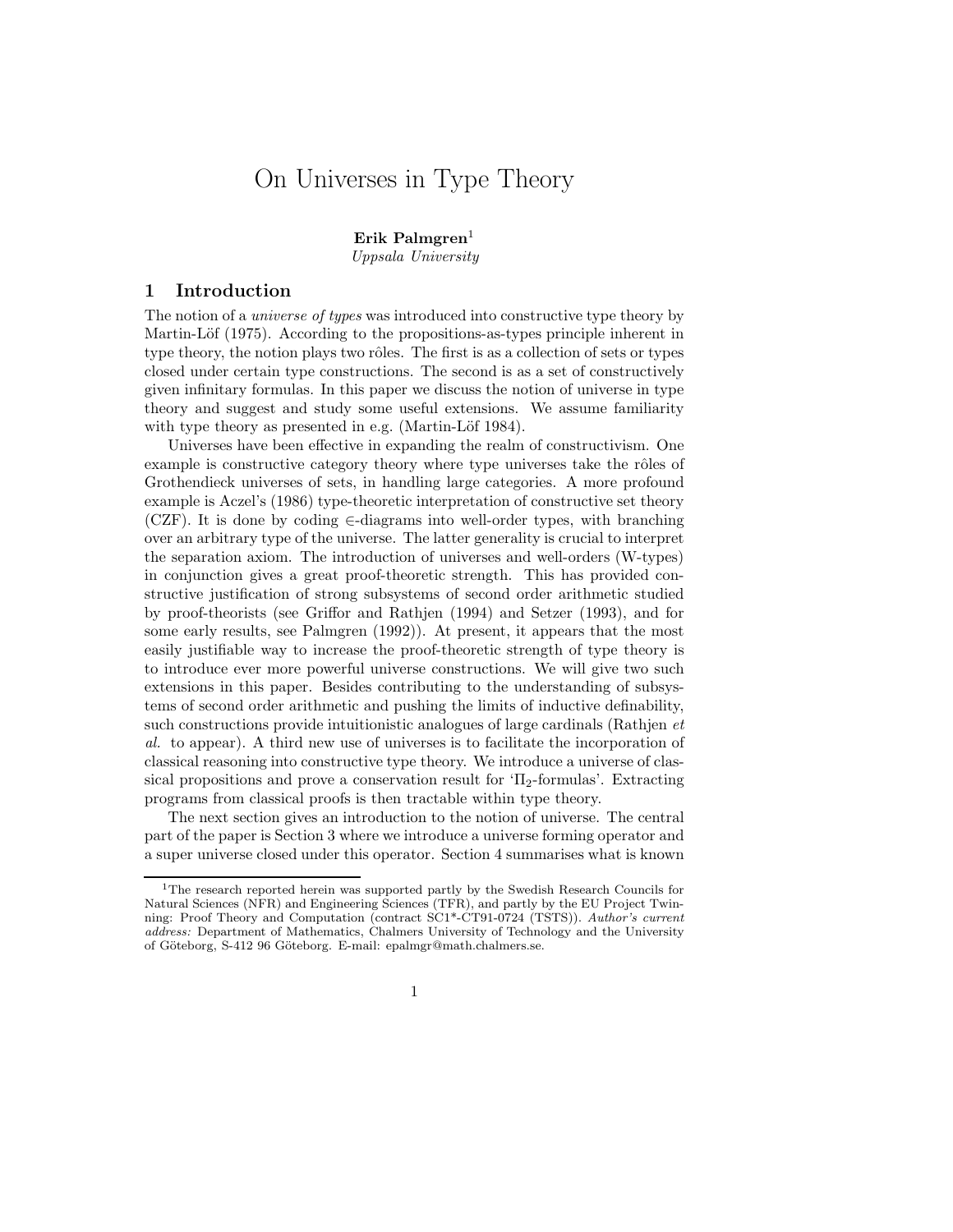about the proof-theoretic strength of this extension, mainly results due to M. Rathjen. In Section 5 we introduce the notion of higher order universe operators. While all of the preceding development is predicative, it is also possible to define impredicative theories using universes. In Section 6 we point out some dangers in combining such ideas with elimination rules. In particular, we discuss Setzer's Mahlo universe. Finally, in Section 7 we construct the classical universe.

#### 2 Universes

From an abstract point of view a type universe is simply a type of types closed under certain type constructions. Being a type of types can be formulated in essentially two ways (Martin-Löf 1984): à la Tarski, by introducing a type of codes U for types and a decoding function  $T(\cdot)$ :

$$
U \text{ type} \qquad \qquad \frac{a \in U}{T(a) \text{ type}}
$$

or, alternatively,  $\alpha$  la Russell by simply introducing U and identifying codes and types

$$
U \text{ type } \qquad \frac{A \in U}{A \text{ type}}.
$$

The Russell formulation should be regarded as an informal version of the Tarski formulation, but is too unclear when nesting universe constructions, e.g. as in the super universe. Thus we use the Tarski formulation for complete precision.

Modern presentations of type theory employ a so called logical framework (Nordström et al. 1990). This a typed lambda calculus with a dependent function space construction ( $\Pi$ -types) and a universe of types  $(Set, El(\cdot))$ . The types of this universe are called sets. In this framework different type theories can be specified by giving closure conditions to the sets, and by introducing constants and computation rules to types constructed from sets. Later extensions have also  $Σ$ -types or *records*. We shall here present the rules for the extensions of type theory in the older, more readable style of Martin-Löf (1984), as far as possible. (In section 5 we need however a logical framework with  $\Sigma$ -types.)

In Martin-Löf's type theory two different conceptions of universes occur. The first captures the idea of reflection of the judgement forms A set and  $A = B$  into a hierarchy of universes  $(U_n, T_n)$  externally indexed by  $n = 1, 2, 3, \ldots$  That is, whenever A set then in some universe  $U_n$ , there is a code a so that  $T_n(a) = A$ , and if  $A = B$  with  $T_n(a) = A$  and  $T_n(b) = B$ , then  $a = b \in U_n$ . This is as in Martin-Löf (1975; 1982) albeit there it is formulated à la Russell. The second idea, which is preferable, is to uniformly construct universes above earlier universes (hinted at in Martin-Löf  $(1984)$ , p. 89).

Universes as full reflections. We view the formation of the hierarchy  $(U_1, T_1)$ ,  $(U_2, T_2), \ldots$  as a process. At first there is no universe. Then we introduce a universe  $U_1$  of codes for all basic sets,

$$
U_1 \ set \qquad \qquad \frac{x \in U_1}{T_1(x) \ set}
$$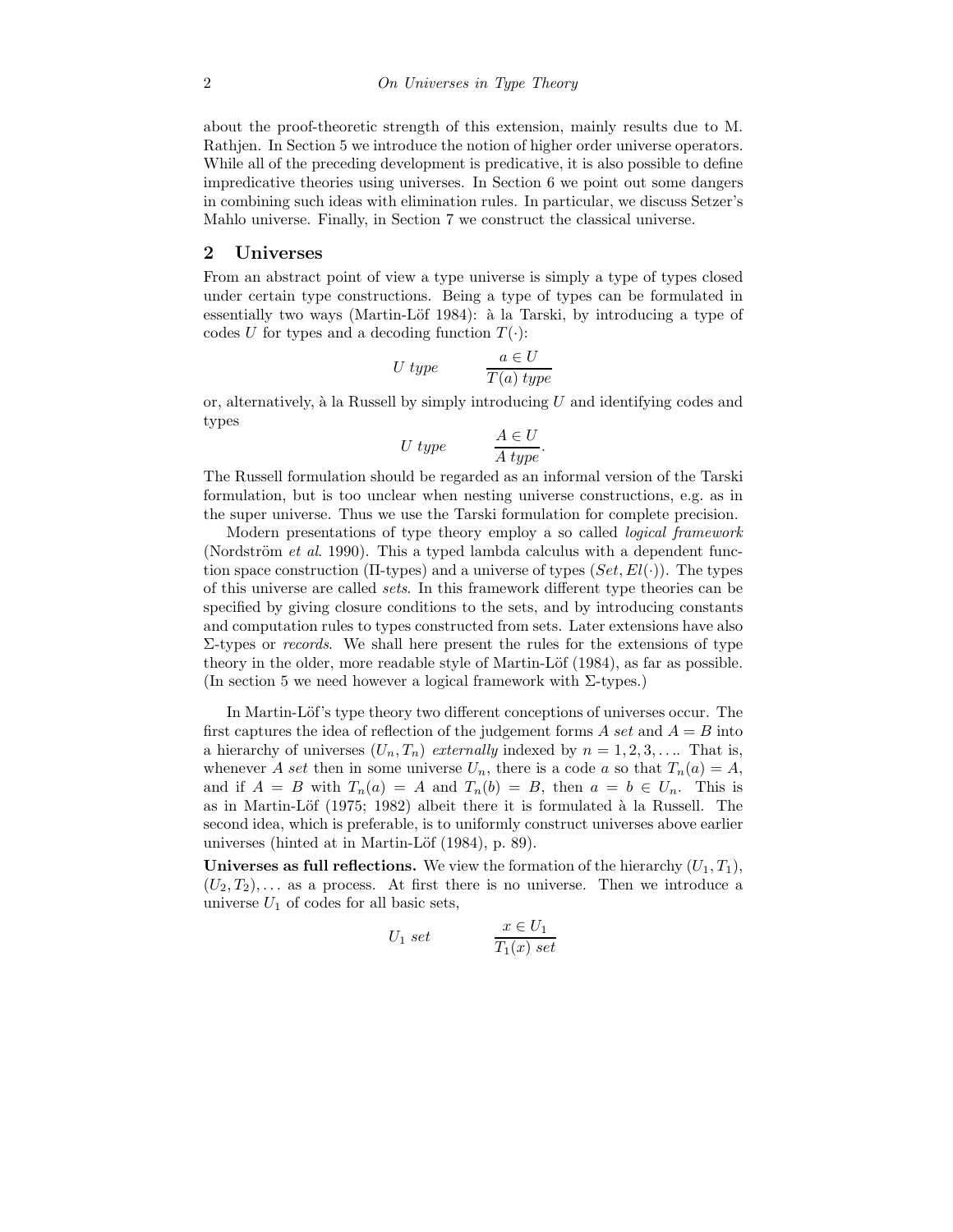$$
n_0^1, n_1^1, n^1 \in U_1 \qquad T_1(n_0^1) = N_0 \quad T_1(n_1^1) = N_1 \quad T_1(n^1) = N,
$$

where  $N_0$  is the empty set,  $N_1$  is the set with single element  $0_1$ , and N is the set of natural numbers. Furthermore we assume that it is closed under Π-formation:

$$
(x \in T_1(a)) \qquad (x \in T_1(a))
$$
  
\n
$$
\vdots
$$
  
\n
$$
a \in U_1 \qquad b \in U_1
$$
  
\n
$$
\pi(a, (x)b) \in U_1 \qquad \pi_1(\pi(a, (x)b)) = (\Pi x \in T_1(a))T_1(b),
$$

and we also assume that  $(U_1, T_1)$  is similarly closed under  $\Sigma, I, +$  and other set formers, if desired. Hence for every set A formed without universes there is  $a \in U_1$  so that  $T_1(a) = A$ . At this stage there is no difference between the two versions of universes. We have that if  $A = B$  is formed without the use of universes, then  $a = b \in U_1$  for some a and b such that  $T_1(a) = A$ ,  $T_1(b) = B$ , by the usual equalities that come with every canonical constant. Then at the next stage we introduce a new universe  $(U_2, T_2)$  closed under the set formers  $\Pi, \Sigma, \ldots$ with new codes for all sets

$$
n_0^2, n_1^2, n^2 \in U_2
$$
  $T_2(n_0^2) = N_0$   $T_2(n_1^2) = N_1$   $T_2(n^2) = N$ .

But  $U_1$  and  $T_1(x)$  are sets of the previous stage, so we must also introduce

$$
u_1^2 \in U_2
$$
  $T_2(u_1^2) = U_1$   $\frac{x \in U_1}{t_1^2(x) \in U_2}$ .

We have a host of new set equalities to reflect in  $U_2$ :  $T_1(n_k^1) = N_k$  and  $T_1(n^1) =$ N give

 $t_1^2(n_k^1) = n_k^2 \in U_2$   $t_1^2(n^1) = n^2 \in U_2$ 

and since  $T_1(\pi(a,(x)b)) = (\Pi x \in T_1(a))T_1(b)$  we should assume

$$
t_1^2(\pi(a,(x)b)) = \pi(t_1^2(a),(x)t_1^2(b)) \in U_2
$$

and so on for all codes for set formers. We may also express this as:  $t_1^2$  is a homomorphism with respect to set constructors, extending  $t_1^2(n_k^1) = n_k^2$  and  $t_1^2(n^1) =$  $n^2 \in U_2$ . At each step in the construction of the hierarchy of universes we introduce new codes and equalities between codes for sets and set equalities which can be formed. Having completed the hierarchy  $(U_1, T_1), (U_2, T_2), \ldots, (U_n, T_n), \ldots$  $n < \omega$  we notice that any proof in the resulting system can only use finitely many universes (proofs are finite and the universes are externally indexed) and hence the reflection principle holds for both sets and set equalities.

If we try to iterate this process into the transfinite we run into something like

$$
u_1^{\omega}, u_2^{\omega}, u_3^{\omega}, \ldots \in U_{\omega}
$$

a universe which has infinitely many introduction rules. Thus it is impossible to formulate an elimination rule without having some kind of internal indexing of the universes.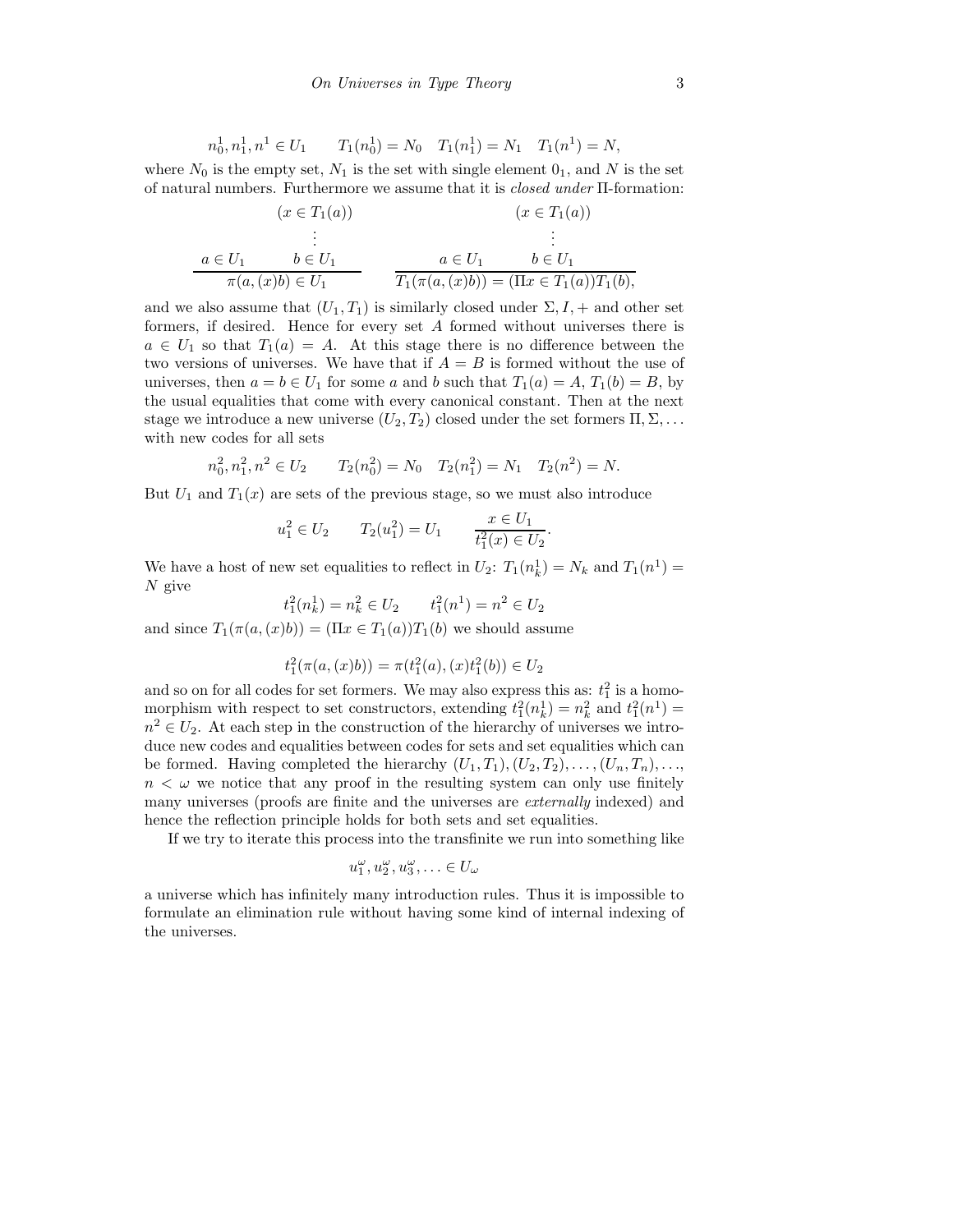Universes as uniform constructions. Here we do not reflect set equalities. This allows us to simply inject the codes for sets from an earlier universe into the next. We construct a hierarchy of universes  $(U_1, T_1), (U_2, T_2), \ldots$  stepwise. Assume that  $(U_n, T_n)$  has already been constructed, then

$$
U_{n+1} set \qquad \qquad \frac{x \in U_{n+1}}{T_{n+1}(x) \ set}
$$

and

$$
u_n \in U_{n+1} \qquad T_{n+1}(u_n) = U_n
$$

$$
x \in U_n
$$
  
\n
$$
t_n(x) \in U_{n+1}
$$
  
\n
$$
x \in U_n
$$
  
\n
$$
T_{n+1}(t_n(x)) = T_n(x).
$$

Thus  $t_n(a)$  is now considered to be a canonical element in  $U_{n+1}$ , and is regarded as a copy of a in  $U_{n+1}$ . As an example, note that the code for  $U_j$ ,  $j < n+1$  in  $U_{n+1}$  is  $t_n(t_{n-1}(\ldots t_{j+1}(u_j)\ldots))$ . We furthermore assume that  $(U_{n+1}, T_{n+1})$  is closed under the same set formers as  $(U_n, T_n)$ . The construction of  $(U_{n+1}, T_{n+1})$ depends thus only on the family  $(U_n, T_n)$ . Observe that we still reflect the judgement form A set.

It seems that the idea of universes as full reflections is difficult to formulate for transfinite hierarchies. The usefulness of reflecting equalities of sets is not clear. Thus we shall only consider hierarchies of universes built using the uniform construction.

Remark The formation of the next universe was formulated as an operator in the domain-theoretic model (Palmgren 1993) of partial type theory. This leads to the formalisation of universe operators in the next section.

#### 3 Universe Operators and Super Universes

By having universe formation as an operator and a super universe closed under this operator we may form transfinite level universes much the same way as we may form transfinite sets using an ordinary universe. The universe forming operation acts on families of sets. We can form a universe  $(U(A,(x)B), T(A,(x)B))$ above any family of sets  $(A,(x)B)$ 

|                 | $(x \in A)$      |                   |
|-----------------|------------------|-------------------|
|                 |                  |                   |
| A set           | B <sub>set</sub> | $a\in U(A,(x)B)$  |
| $U(A,(x)B)$ set |                  | $T(A,(x)B,a)$ set |

We assume that  $(U(A,(x)B), T(A,(x)B))$  is closed under the usual set formers  $\Pi$ , Σ, +, *Id*. That the universe is above the family  $(A, (x)B)$  is expressed by

$$
*(A, (x)B) \in U(A, (x)B) \qquad T(A, (x)B, *(A, (x)B)) = A
$$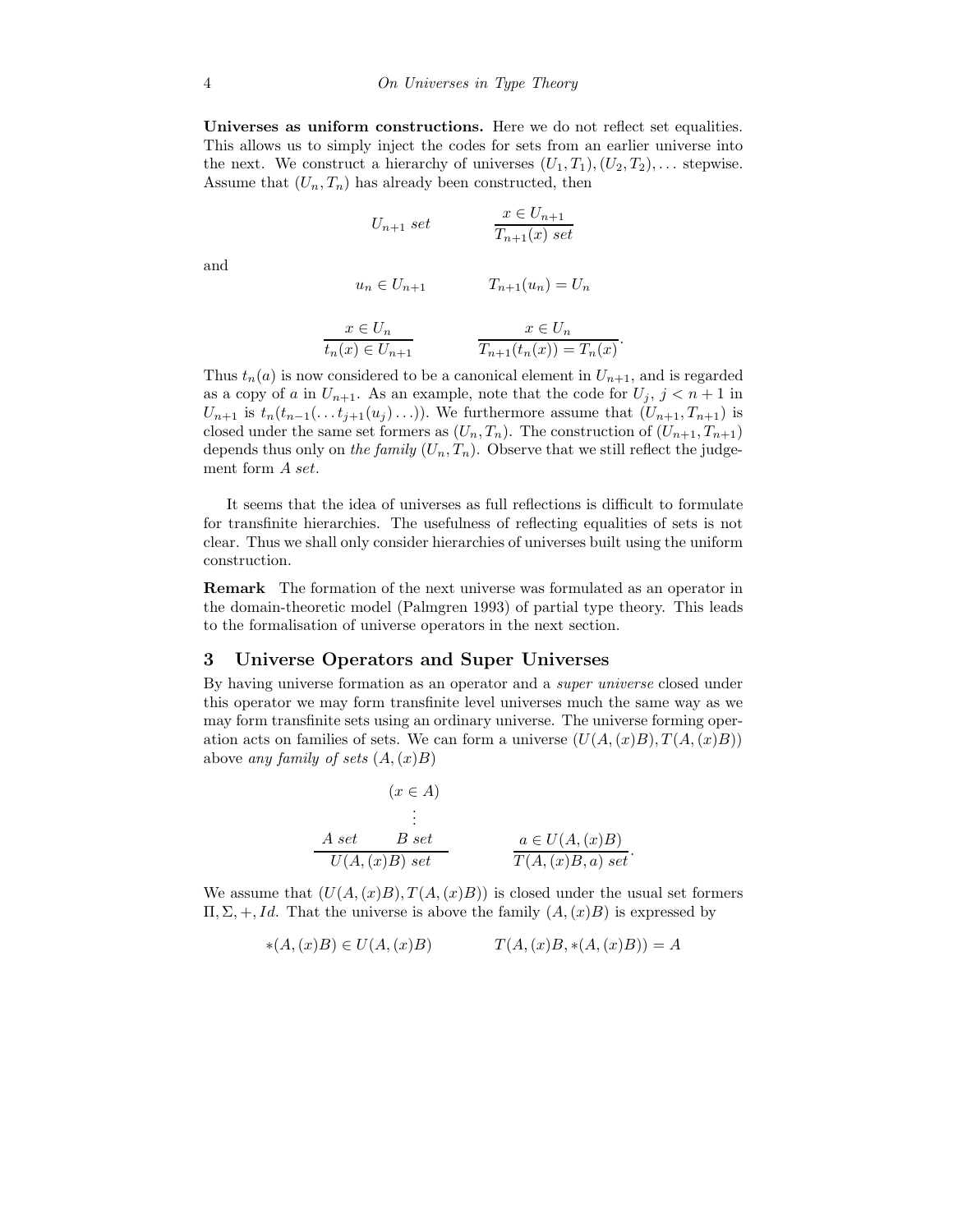$$
a \in A
$$
  

$$
\ell(A,(x)B,a) \in U(A,(x)B)
$$
  

$$
a \in A
$$
  

$$
T(A,(x)B,\ell(A,(x)B,a)) = B(a/x)
$$

Thus  $*(A,(x)B)$  is a code for A in  $U(A,(x)B)$ , and  $\ell(A,(x)B,a)$  is a copy of the code a in A for  $B(a/x)$ . If we assume that  $(U_0, T_0)$  is some basic family of sets, then we can define the hierarchy of universes as follows

$$
U_{n+1} := U(U_n, (x)T_n(x)) \qquad T_{n+1}(a) := T(U_n, (x)T_n(x), a),
$$

and let  $u_n := *(U_n,(x)T_n(x))$  and  $t_n(a) := \ell(U_n,(x)T_n(x),a)$ .

The super universe. We now consider a universe  $(V, S)$  — the super universe — which in addition to being closed under the set formers  $\Pi, \Sigma, +, I$  is also closed under universe formation. Moreover we assume that it contains basic sets. The closure under the universe operator is given by

$$
(x \in S(a))) \qquad (x \in S(a)))
$$
  
\n
$$
\vdots
$$
  
\n
$$
a \in V \qquad b \in V \qquad a \in V \qquad b \in V
$$
  
\n
$$
u(a,(x)b) \in V \qquad \qquad \overline{S(u(a,(x)b)) = U(S(a),(x)S(b))}
$$

$$
(x \in S(a))
$$
\n
$$
\vdots
$$
\n
$$
a \in V \qquad b \in V \qquad c \in S(u(a,(x)b))
$$
\n
$$
t(a,(x)b,c) \in V \qquad a \in V \qquad b \in V \qquad c \in S(u(a,(x)b))
$$
\n
$$
S(t(a,(x)b,c)) = T(S(a),(x)S(b),c)
$$

Note that  $u(a,(x)b)$  and  $t(a,(x)b, c)$  are canonical elements. The term  $t(a,(x)b, \cdot)$ injects codes from the universe  $U(S(a), (x)S(b))$  into V. The super universe has an inductive structure and it is not difficult to formulate an elimination rule for it.

Transfinite hierarchies. Examples of a transfinite sets can easily be constructed using recursion and a universe (cf. Martin-Löf  $(1975)$ , p. 83). Transfinite level universes are, however, more complicated to construct since they are to be given as families of sets. Consider the set of all codes for families in the super universe V

$$
\mathcal{F}_V := (\Sigma x \in V)[S(x) \to V].
$$

In the following, let  $\langle \cdot, \cdot \rangle$  denote pairing and p,q the first and second projection respectively. Define  $B_V(c) := S(p(c))$  for  $c \in \mathcal{F}_V$ , the base of the family coded by c, and  $F_V(c, x) := S(Ap(q(c), x))$  for  $x \in B_V(c)$ , the family of sets over  $B_V(c)$ coded by  $c \in \mathcal{F}_V$ . We shall define  $\hat{u} \in \mathcal{F}_V \to \mathcal{F}_V$ , such that

$$
B_V(\hat{u}(c)) = U(B_V(c), (x)F_V(c, x)) \quad F_V(\hat{u}(c), w) = T(B_V(c), (x)F_V(c, x), w).
$$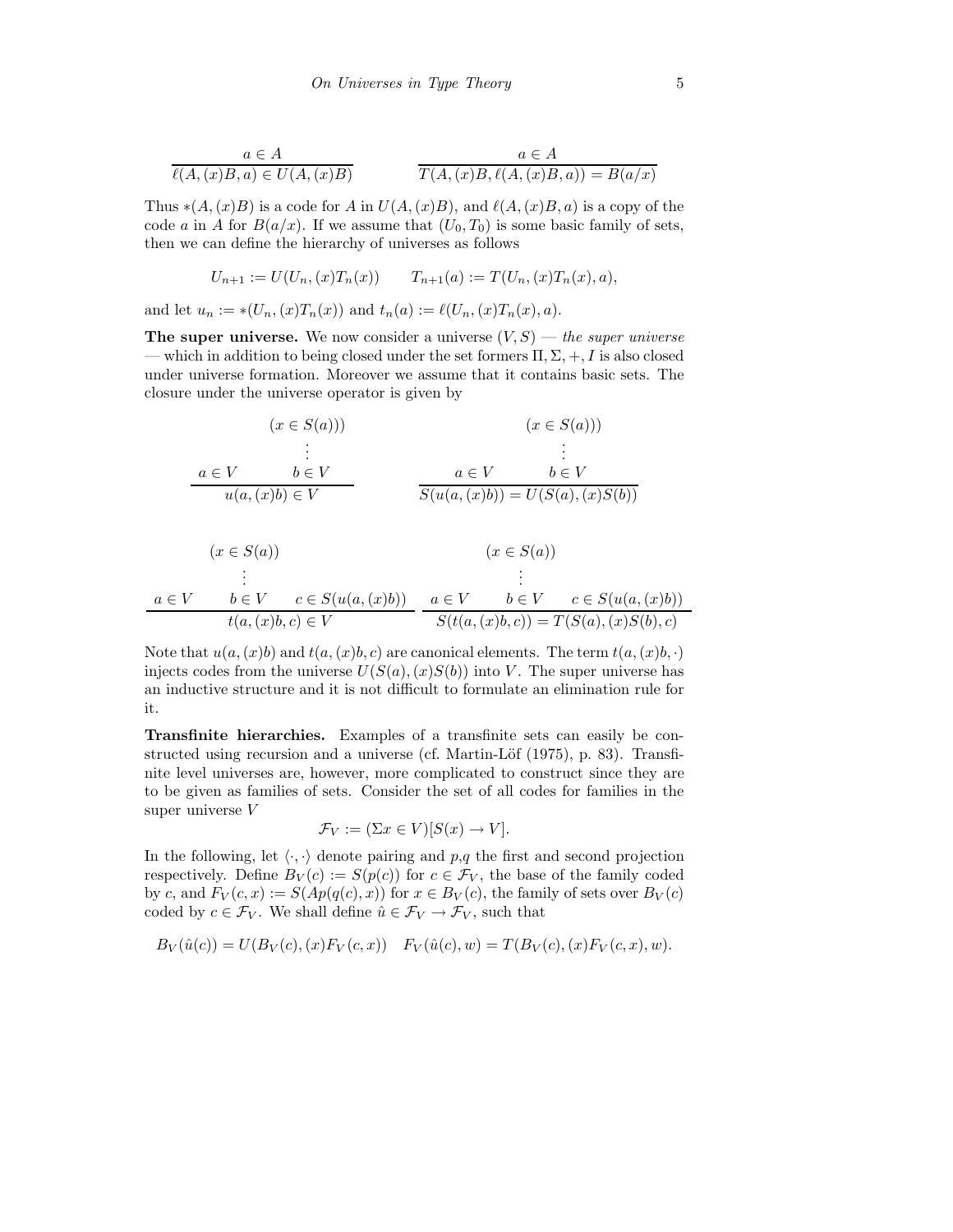and this is achieved by

$$
\hat{u} := (\lambda c) \langle u(p(c), (x)Ap(q(c), x)), (\lambda w)t(p(c), (x)Ap(q(c), x), w) \rangle.
$$

Hence if c is a code for a universe, then  $\hat{u}(c)$  is a code for the universe above c.

Let  $c_0$  be a code for a suitable basic family of sets. By recursion we can define  $\hat{u}^n(c_0)$   $(n \in N)$  the codes for finite iterates of universes above  $c_0$ . Then

$$
U_{\omega} := U((\Sigma n \in N)B_V(\hat{u}^n(c_0)),(z)F_V(\hat{u}^{p(z)}(c_0),q(z)))
$$

is a universe of transfinite level, and it is straightforward to find its code in the super universe.

## 4 Proof-theoretic Strength

Type theory with one universe closed under the W-set, named  $ML_1W$ , is prooftheoretically very strong, among the theories that have so far been given a complete constructive justification. Recall that the W-set is a general inductive set former, by which one may construct the Brouwer ordinals as well-founded trees which branch over a given family of sets. A slight weakening of  $ML_1W$  has the strength of Kripke–Platek set theory extended with a principle corresponding to the existence of an inaccessible cardinal (Griffor and Rathjen 1994). Independently, Setzer (1993) determined the strength of the full theory.

It is interesting to note that universes give strength already without W-sets. Let  $\gamma_0 = \varepsilon_0$  and let  $\gamma_{n+1} = \varphi_{\gamma_n} 0$ , where  $(\varphi_\alpha)_\alpha$  are the Veblen functions, i.e.  $\varphi_0(\xi) = \omega^{\xi}$  and, for  $\alpha > 0$ ,  $\varphi_{\alpha}$  is the enumeration function for the common fixed points of the functions  $\varphi_{\beta}$  ( $\beta < \alpha$ ). Aczel (1977) showed that the strength of type theory with one universe is  $\gamma_1$ . Hancock's conjecture (cf. Martin-Löf (1975)) stated that the strength of type theory with n universes is  $\gamma_n$ , and was proved by Feferman (1982). From this it follows that the strength of type theory with arbitrarily many finite level universes is the limit of  $(\gamma_n)_n$ , i.e.  $\Gamma_0$ . The latter result was achieved independently by Aczel.

In a previous version of the present paper we interpreted an intuitionistic version of a theory ATR using an internally indexed hierarchy  $(U_n, T_n)$  ( $n \in$ N). The classical version of this theory has strength  $\Gamma_{\varepsilon_0}$  (cf. Simpson 1982). Subsequently, Rathjen has obtained sharp results for theories involving the super universe. One ingredient in the proof of the lower bound of the super universe is (a relativised version of) the interpretation of ATR. We summarise his results. Let  $MLU$  denote the type theory with the universe operator U of Section 3 and no elimination rules for U. Let  $MLS$  be type theory with the universe operator U and the super universe closed under this operator, as in Section 3, and no elimination rules. The variant of  $MLS$  where the operator  $U$  may only act on families from the super universe is called **MLS**  $\vert$ . Let  $(\Phi_{\alpha})_{\alpha}$  be defined just as the hierarchy of Veblen functions, except that  $\Phi_0(\xi) = \Gamma_{\xi}$ .

Theorem 4.1. (Rathjen 1997)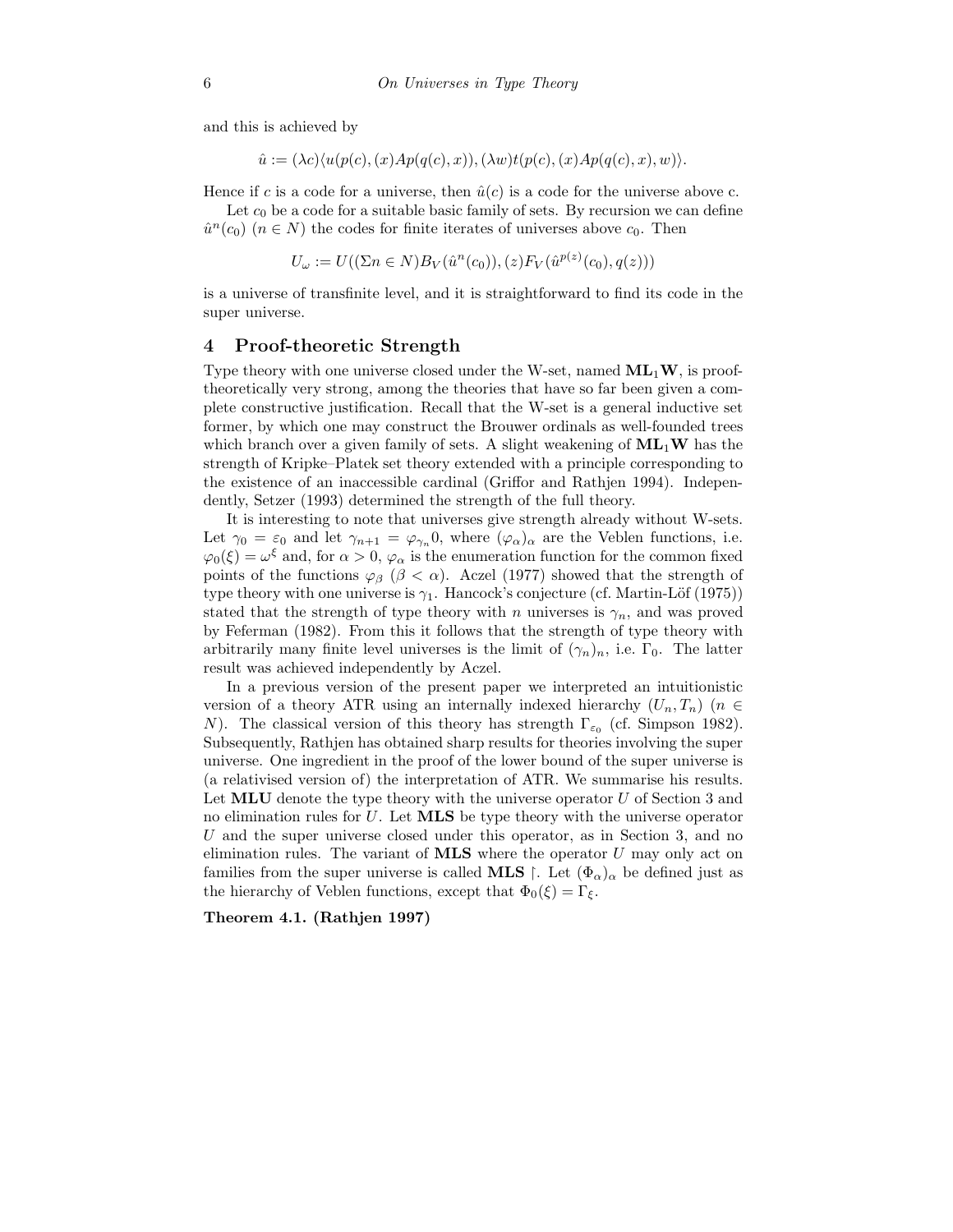(i)  $|\textbf{MLU}| = \Gamma_0$ (*ii*)  $|\textbf{MLS} \upharpoonright| = \Phi_{\varepsilon_0}(0)$ (*iii*)  $|\textbf{MLS}| = \Phi_{\Gamma_0}(0)$ 

The strength of MLS with W-types has also been determined by Rathjen (1997). We refer to Griffor and Rathjen (1994), Palmgren (1992), Rathjen et al. (to appear), Setzer (1993; 1995) and the next section for further proof-theoretic results.

**Remark** The ordinal  $\Gamma_0$  is usually called the Feferman–Schütte bound for predicativity. The proof-theorist's notion of predicativity is based on the idea that an ordinal is predicative if it can be reached by a certain autonomous progression of theories starting from Peano arithmetic. This is to be contrasted with what we could call the *constructivist's notion of predicativity*, which recognises a construction as predicative if it has a clear inductive structure, e.g. W-sets and super universes. Note for example that the theory MLS goes well beyond  $Γ_0$ . Not too many theories of strength between  $Γ_0$  and the Howard ordinal have been found. According to the results above, universes seem to provide natural examples of such theories.

#### 5 Higher Order Universe Operators

The notion of universe operator can be extended to all finite orders. To formulate them we use a logical framework  $(Set, El(\cdot))$  with Σ-types. The Σ-types are written in boldface ( $\Sigma x \in B$ )C and their associated pairing function, left and right projections are denoted by  $|\cdot,\cdot|$ , **p** and **q** respectively. Where no confusion can arise we write A instead of  $El(A)$  to simplify the presentation.

Definition 5.1 Construct an externally indexed hierarchy of types

$$
O_0 = Set,
$$
  
\n
$$
C_{n+1} = (F_n)F_n.
$$
  
\n
$$
F_n = (\Sigma A \in V)(A)O_n,
$$

Then  $O_n$  is the type of operators of order n, and  $F_n$  is the type of families of operators of order n.

The Theories  $ML^n$ ,  $n = 0, 1, 2, \ldots$  We define this sequence of theories inductively. Basic type theory with  $\Pi$ ,  $\Sigma$ , + and *I*-sets, and the basic sets  $N_0$ ,  $N_1$ and N is  $ML^0$ . We define a type theory  $ML^{n+1}$  by adding to the theory  $ML^n$ , the new functions  $U_0^n, \ldots, U_n^n, T_0^n, \ldots, T_n^n, \ell_0^n, \ldots, \ell_n^n, *_0^n, \ldots, *_n^n, u_0^n, \ldots, u_{n-1}^n$ and  $t_0^n, \ldots, t_{n-1}^n$ . The pair  $U_k^n, T_k^n$  is used to construct a family of operators of order k from given families operators of orders  $k, k + 1, \ldots, n$ . Thus  $U_0^n, T_0^n$  will construct the actual universe. The constants  $\ell_k^n, *_{k}^n$  are lifting functions analogous to  $\ell$  and  $*$  for the universe operator of Section 3. The constants  $u_k^n$ ,  $t_k^n$ signify the application of an operator of level  $k$  to a family of operators of level  $k-1$ . All these functions are canonical (constructors), except the  $T_k^n$ :s. Their axiomatisation is as follows.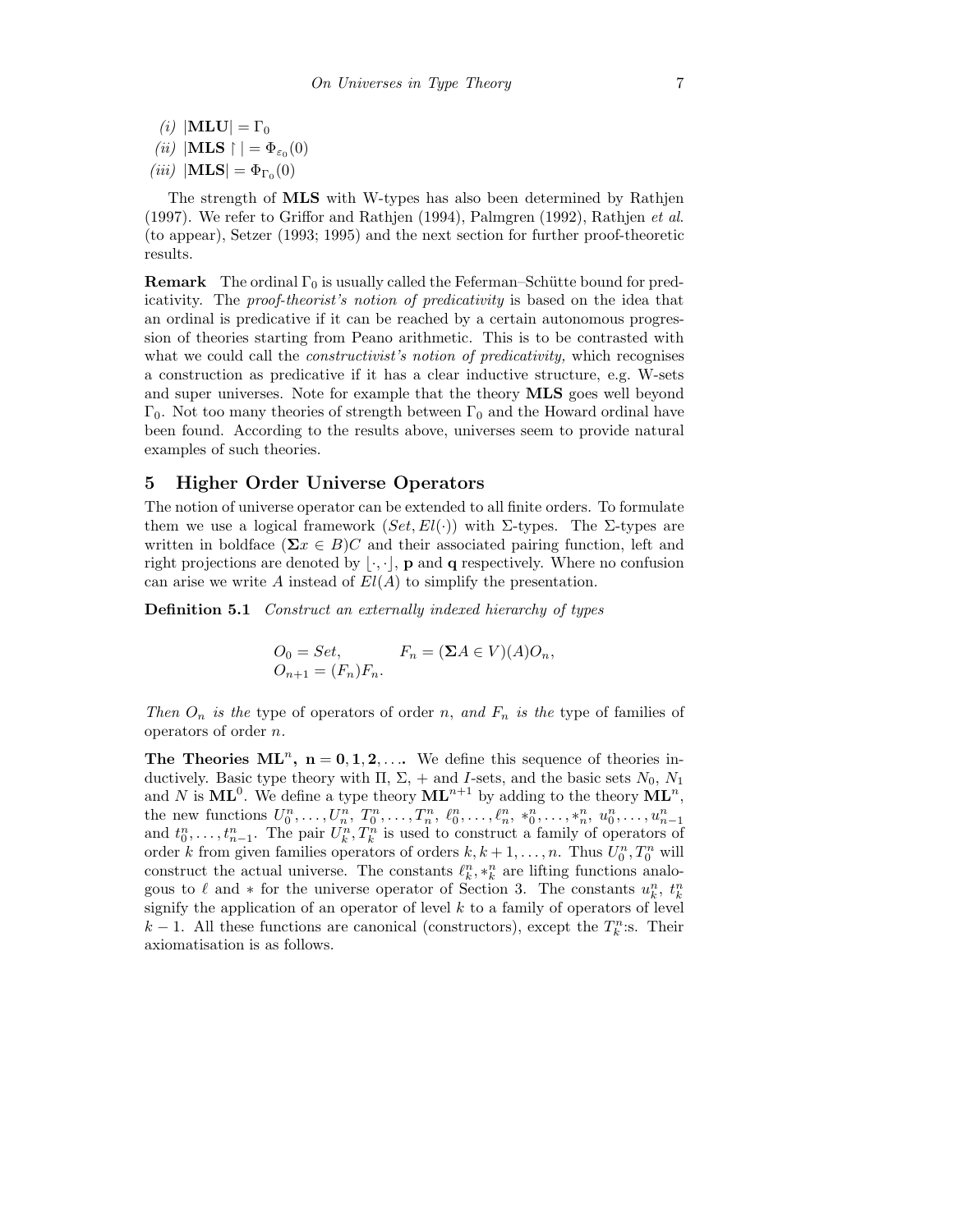Let  $A_n \in Set, B_n \in (A_n)O_n, \ldots, A_0 \in Set, B_0 \in (A_0)O_0$ . Write  $P$  for the sequence of parameters  $A_n, B_n, \ldots, A_0, B_0$ . For  $k = 0, \ldots, n$ , we assume the following rules:

$$
U_k^n(\mathcal{P}) \in Set \qquad \frac{a \in U_k^n(\mathcal{P})}{T_k^n(\mathcal{P}, a) \in O_k}
$$

$$
\frac{a \in A_k}{\ell_k^n(\mathcal{P}, a) \in U_k^n(\mathcal{P})} \qquad \frac{a \in A_k}{T_k^n(\mathcal{P}, \ell_k^n(\mathcal{P}, a)) = B_k(a)}
$$

$$
*_{k}^n(\mathcal{P}) \in U_0^n(\mathcal{P}) \qquad T_0^n(\mathcal{P}, *_{k}^n(\mathcal{P})) = A_k.
$$

We assume rules that states that  $U_0^n(\mathcal{P}), T_0^n(\mathcal{P}, \cdot)$  is a universe closed under  $\Pi$ ,  $\Sigma$ ,  $+$  and I and that it contains the basic sets  $N_0$ ,  $N_1$  and N. Below we abbreviate  $U_k^n(\mathcal{P})$  by  $U_k^n$  and  $T_k^n(\mathcal{P},\cdot)$  by  $T_k^n(\cdot)$ . For  $k=1,\ldots,n$  we have the following rules for application of operators. Introduce codes for the code sets resulting when applying  $o$  to  $(a,(x)b)$ :

$$
(x \in T_0^n(a))
$$
  
\n
$$
\vdots
$$
  
\n
$$
o \in U_k^n \qquad a \in U_0^n \qquad b \in U_{k-1}^n
$$
  
\n
$$
u_{k-1}^n(\mathcal{P}, o, a, (x)b) \in U_0^n,
$$

and under the same assumptions we have the equality

$$
T_0^n(u_{k-1}^n(\mathcal{P}, o, a, (x)b)) = \mathbf{p}\Big( T_k^n(o)(\lfloor T_0^n(a), (x)T_{k-1}^n(b)\rfloor)\Big) \in Set.
$$

Furthermore

$$
(x \in T_0^n(a))
$$
  
\n
$$
\vdots
$$
  
\n
$$
o \in U_k^n \qquad a \in U_0^n \qquad b \in U_{k-1}^n \qquad z \in T_0^n(u_{k-1}^n(\mathcal{P}, o, a, (x)b))
$$
  
\n
$$
t_{k-1}^n(\mathcal{P}, o, a, (x)b, z) \in U_{k-1}^n,
$$

and under same assumptions we have the equality

$$
T_{k-1}^n(t_{k-1}^n(\mathcal{P}, o, a, (x)b, z)) = \mathbf{q}\Big( T_k^n(o)(\lfloor T_0^n(a), (x)T_{k-1}^n(b)\rfloor)\Big)(z) \in O_{k-1}.
$$

This concludes the axiomatisation of  $ML^{n+1}$ .

**Remark** Note that the axiomatisation of  $ML^{n+1}$  is not minimal, since for  $k < n$ ,  $U_k^n, T_k^n$  can do the job of  $U_k^{n-1}, T_k^{n-1}$  by letting  $U_k^{n-1} = U_k^n(N_0, (x)B)$ , where  $B(x)$   $(x \in N_0)$  is an empty family, and similarly for  $T_k^{n-1}$  etc.

**Example 5.2** (Universe operator.) The theory  $ML^1$  is simply MLU. Clearly  $U_0^0(A, B)$  and  $T_0^0(A, B, \cdot)$  is a universe above the family of sets A, B.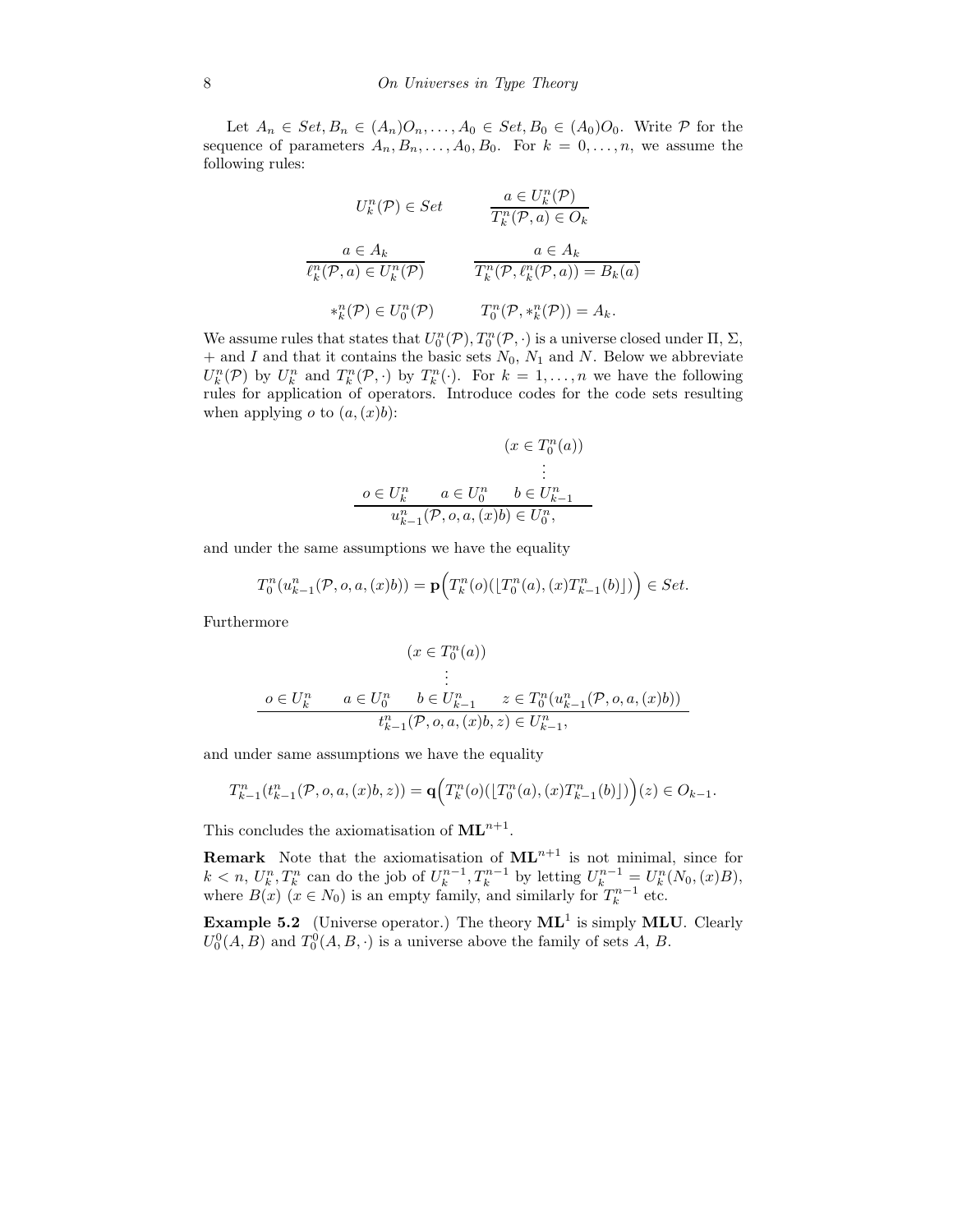**Example 5.3** (Super universe operator.) Define an operator  $Q_1 \in O_1 = (F_0)F_0$ of order one by letting

$$
Q_1([A, B]) = [U_0^0(A, B), (x)T_0^0(A, B, x)].
$$

Then  $U_0^1(N_1, (x)Q_1, A, B)$  and  $T_0^1(N_1, (x)Q_1, A, B, \cdot)$ , with  $Q_1$  as in Example 5.2, defines a super universe above the family of sets A, B. Indeed, letting  $\mathcal{P} = N_1, (x)Q_1, A, B$  then  $u_0^1(\mathcal{P}, \ell_1^1(\mathcal{P}, 0_1), a, (x)b)$  corresponds to the canonical expression  $u(a,(x)b)$  of Section 3, and  $t_0^1(\mathcal{P}, \ell_1^1(\mathcal{P}, 0_1), a, (x)b, z)$  corresponds to  $t(a,(x)b,z)$ . The theory  $\mathbf{ML}^2$  also allows the formation of universes closed under arbitrary prescribed family of operators.

**Example 5.4** Here is an example of the use of  $ML^3$ . Let  $Q_2 \in (F_1)O_1$  be defined by

$$
Q_2([I,J])([A,B]) = [U_0^1(I,J,A,B),(x)T_0^1(I,J,A,B,x)].
$$

This gives a super universe operator from a given family  $I, J$  of (universe) operators. Define from this an operator  $\hat{Q}_2 \in (F_1)F_1$  of order two, by letting  $\hat{Q}_2([I, J]) = [N_1, (x)Q_2([I, J])]$ . Let P' be the sequence  $N_1, (x)Q_2, N_1, (x)Q_1,$ A, B. Then  $\mathbf{M} = U_0^2(\mathcal{P}')$ ,  $\mathbf{S}(\cdot) = T_0^2(\mathcal{P}', \cdot)$  is a universe closed under this operator as well. Let  $\mathbf{Q} = U_1^2(\mathcal{P}')$  and  $\mathbf{F}(a)(X,Y) = \mathbf{p}(T_1^2(\mathcal{P}',a)([X,Y])),$  $\mathbf{G}(a)(X,Y)(c) = \mathbf{q}(T_1^2(\mathcal{P}',a)([X,Y]))(c)$ . Then  $(\mathbf{Q}; \mathbf{F}, \mathbf{G})$  represents the universe of universe operators (cf. Rathjen et al. (to appear)).

There are interesting proof-theoretic applications of this kind of theories. In the presence of W-sets the universes become type-theoretic counterparts of large cardinals. Setzer (1995) gives a type theory whose strength exceeds Kripke-Platek (KP) set theory together with a Mahlo cardinal. His universe construction is however impredicative, see Section 6. Rathjen (1997) considers a theory  $\text{MLF}_{\text{W}}$  which is essentially  $\text{ML}^2$  extended with W-sets and where all universes are closed under W-sets. The strength is that of a KP set theory with a Mahlo cardinal, but with restricted set induction. The corresponding theory without W-sets, **MLF**, seems considerably harder to analyse, nevertheless its strength has been conjectured (Rathjen 1997). Rathjen et al. (to appear) presents an extension of Aczel's constructive set theory which encompasses constructive versions of Mahlo's  $\pi$ -numbers. A constructive justification of this set theory is obtained by an interpretation in the type theory MLQ. This theory may in turn be interpreted into  $ML^3$ , if we expand it and its universes with W-sets.

**Example 5.5** (The theory  $ML^{m+1}$ .) To give a further example of the use of the higher operators, we show how some operator

$$
Q \in (F_n)(F_{n-1})\cdots (F_k)F_k,
$$

 $n > k$ , may be internalised. Notice its mixed order. Write  $\overline{Q}(G_n, \ldots, G_k)$  for  $p(Q(G_n, \ldots, G_k))$  — the code set — and  $\tilde{Q}(G_n, \ldots, G_k)$  for  $q(Q(G_n, \ldots, G_k))$ — the decoding function. We need to lift Q to  $\hat{Q} \in (F_n)F_n$  by putting

$$
\hat{Q} = (G_n) [N_1, (x) (G_{n-1}) [N_1, \dots [N_1, (x) (G_k) Q (G_n, \dots, G_k)] \dots ]].
$$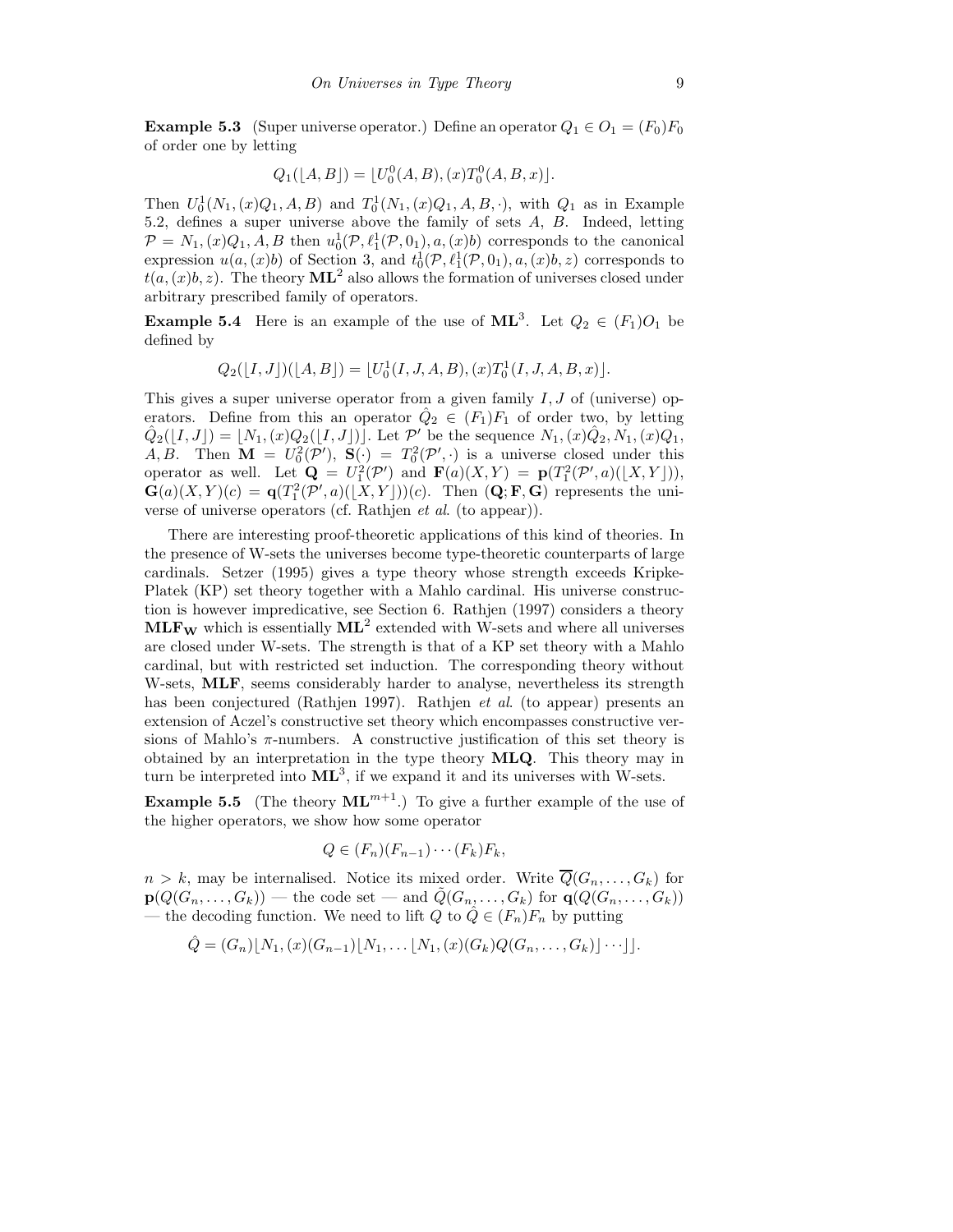Let  $P = A_m, B_m, \ldots, A_{n+1}, B_{n+1}, \ldots, A_0, B_0, m > n$ , be a set of parameters, where  $B_{n+1}(\hat{q}) = \hat{Q}$  for some  $\hat{q} \in A_{n+1}$  and  $[A_i, B_i] \in F_i$ . We show that Q is indeed internal to the universe given by  $U_i \equiv U_i^m(\mathcal{P})$  and  $T_i(\cdot) \equiv T_i^m(\mathcal{P}, \cdot)$ . We write  $t_i(r, a, b, c), \ell_i(d)$  for  $t_i^m(\mathcal{P}, r, a, b, c), \ell_i^m(\mathcal{P}, d)$ , respectively. Suppose that

 $a_n \in U_0, b_n \in (T_0(a_n))U_n, \ldots, a_k \in U_0, b_k \in (T_0(a_k))U_k.$ 

Define  $\overline{q}(a_n, b_n, \ldots, a_k, b_k) \in U_k$  to be

$$
u_k(t_{k+1}(\cdots t_n(\ell_{n+1}(\hat{q}),a_n,b_n,0_1),\ldots,a_{k+1},b_{k+1},0_1),a_k,b_k).
$$

Then a straightforward calculation shows that  $T_0(\overline{q}(a_n, b_n, \ldots, a_k, b_k))$  is

$$
\overline{Q}([T_0(a_n),(x)T_n(b_n(x))],\ldots,[T_0(a_k),(x)T_k(b_k(x))]).
$$

Moreover define  $\tilde{q}(a_n, b_n, \ldots, a_k, b_k, z) \in U_k$  to be

 $t_k(t_{k+1}(\cdots t_n(\ell_{n+1}(\hat{q}),a_n,b_n,0_1),\ldots,a_{k+1},b_{k+1},0_1),a_k,b_k,z).$ 

Then  $T_k(\tilde{q}(a_n, b_n, \ldots, a_k, b_k, z))$  is

$$
\tilde{Q}(\lfloor T_0(a_n), (x)T_n(b_n(x)) \rfloor, \ldots, \lfloor T_0(a_k), (x)T_k(b_k(x)) \rfloor, z).
$$

**Remark** The theories  $ML^n$  were suggested by the author in October 1989. A more recent development is Dybjer's general scheme for inductive-recursive definitions (Dybjer, to appear). It captures the super universe construction, and a further generalisation captures also  $ML<sup>n</sup>$ . The scheme was partly inspired by Mendler's (1991) categorical interpretation of universes, which in turn took as a motivation the super universe of Section 3.

#### 6 Stepping into the Impredicative

Impredicative theories can be formulated very clearly using universes. However, such universes have no inductive structure as we shall see in two examples.

Consider type theory with one universe  $(\tilde{U}, \tilde{T})$  extended by codes for second order universal quantification  $\forall$  in the following manner. Letting  $\mathcal{P}(a) := \hat{T}(a) \rightarrow$  $\ddot{U}$ , we adopt the introduction rules

$$
(X \in \mathcal{P}(a))
$$
  
\n
$$
\vdots
$$
  
\n
$$
\begin{array}{ccc}\n a \in \ddot{U} & b \in \ddot{U} & a \in \ddot{U} & b \in \ddot{U} \\
\ddot{\forall}(a,(X)b) \in \ddot{U} & & \overline{T(\ddot{\forall}(a,(X)b)) = (\Pi X \in \mathcal{P}(a))\ddot{T}(b)}.\n \end{array}
$$

We thus add second order quantification over each set a in  $\ddot{U}$ . As is wellknown, the second order existential quantifier is definable from the universal quantifier. It is straightforward to see that the full comprehension principle is valid in this universe.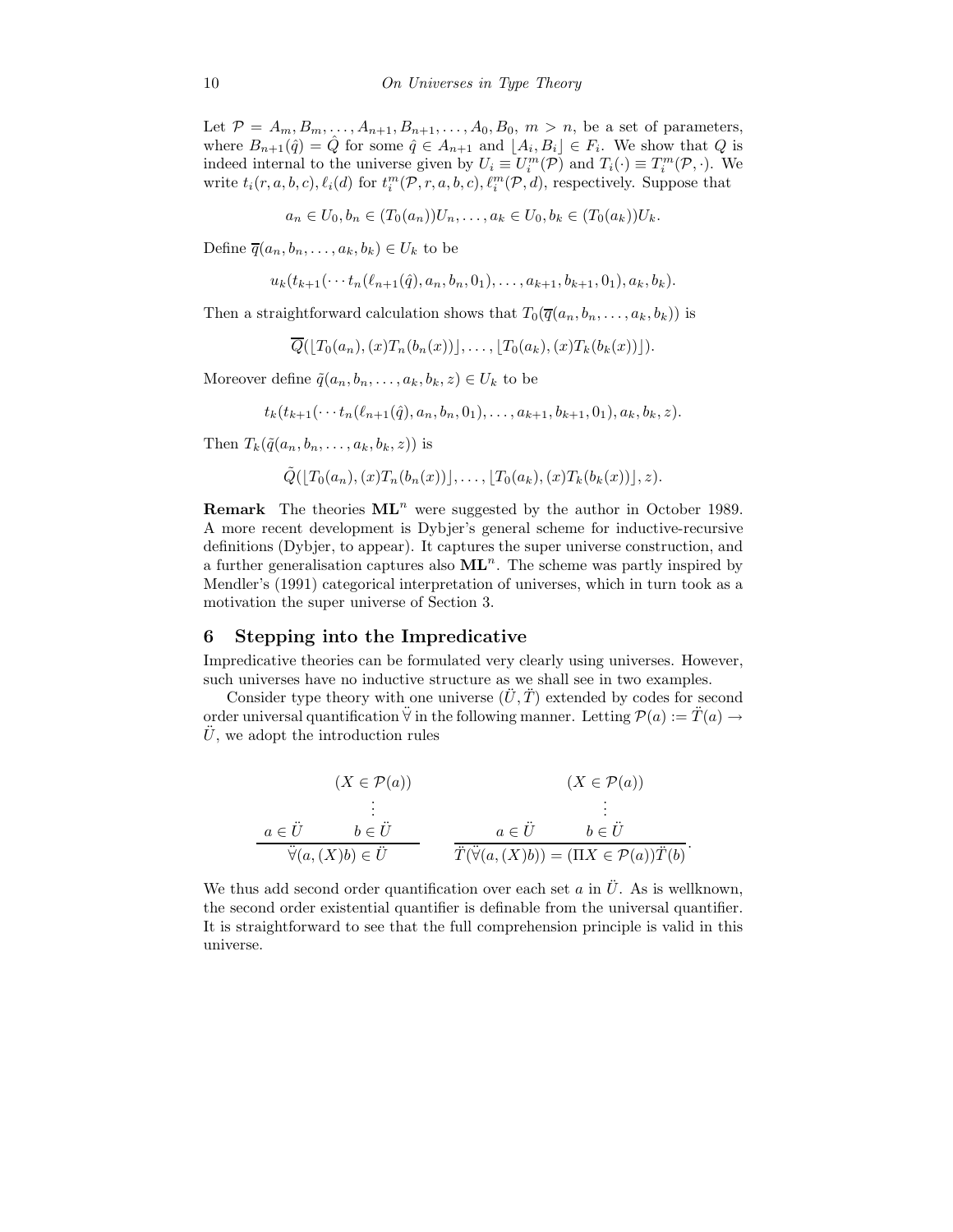We note that the universe  $(\ddot{U}, \ddot{T})$  is in some sense non-wellfounded. Indeed, assume one imposes the natural elimination rule for the universe by assuming U-elimination (cf. Palmgren (1992), p. 95) extended with a clause for the  $\forall$ -case

$$
h(\ddot{\forall}(a,(X)b)) = d_{\ddot{\forall}}(a,(X)b,h(a),(\lambda X)h(b)).\tag{6.1}
$$

Then we obtain an inconsistent theory with non normalising terms. Let  $n_0$  and  $n_1$  be codes for the sets  $N_0$  and  $N_1$ , respectively. Using (6.1) we define a term  $h(z) \in U$  ( $z \in U$ ) such that  $h(\forall (a, (x)b)) = Ap(g, Ap((\lambda x)h(b), (\lambda y)\varphi))$  where  $g \in$  $\ddot{U} \rightarrow \ddot{U}$  is an arbitrary function and  $\varphi \in \ddot{U}$ . Now letting  $\varphi := \ddot{\forall}(n_1,(x)Ap(x,0_1)),$ we have

$$
h(\varphi) = Ap(g, Ap((\lambda x)h(Ap(x, 0_1)), (\lambda y)\varphi)) = Ap(g, h(\varphi)).
$$

Hence  $h(\varphi)$  is a fixed point of g. Letting  $g := (\lambda x)(x \to n_0)$ , this leads to outright inconsistency, since we then obtain a set  $A = T(h(\varphi))$ , such that  $A = \neg A$ . If we instead take  $g := (\lambda x)(x \to x)$ , the equation  $A = A \to A$  emerges. From this we obtain a nonterminating term, by considering it as a model of untyped λ-calculus. The problematic point with the above universe is that it occurs negatively in one of its own introduction rules.

Another, proof-theoretically more interesting example, is Setzer's Mahlo universe  $(M, S)$  (Setzer 1995). Here one crucial introduction rule is

$$
\frac{f \in \mathcal{F}_M \to \mathcal{F}_M}{u_f \in M},
$$

where  $\mathcal{F}_M = (\Sigma x \in M)[S(x) \to M]$ . Similarly to the above we can prove that it is inconsistent with the natural elimination rule. This rule is analogous to the one for  $(\hat{U}, \hat{T})$  but we have instead

$$
h(u_f) = d_u(f, (\lambda x)h(f(x))).
$$

For any  $g \in M \to M$  we define  $g^+ \in \mathcal{F}_M \to \mathcal{F}_M$  by  $g^+(w) = \langle g(p(w)), (\lambda x) n_1 \rangle$ , and for any  $f \in \mathcal{F}_M \to \mathcal{F}_M$  we define  $f^- \in M \to M$  by  $f^-(a) = p(f\langle a, (\lambda x)n_1 \rangle)$ . (The particular choice of  $n_1$  is not important, any other code would do.) Thus  $(g^+)^-(a) = g(a)$ . By the natural elimination rule, there exists  $h \in M \to M$  such that

$$
h(u_f) = h(f^-(u_f)) \to n_0 \qquad (f \in \mathcal{F}_M \to \mathcal{F}_M).
$$

Now put  $f = ((\lambda x \in M)x)^+$ . Then by the above  $f^-(u_f) = u_f$ , so  $h(u_f) =$  $h(u_f) \to n_0$ . Hence  $A = \neg A$ , for some A and analogously to the above  $B = B \to$ B for some B. We summarise the results as a theorem.

**Theorem 6.1** Let  $T$  be a type theory with either the second order universe or with Setzer's Mahlo universe. Then T becomes inconsistent and non-normalising, when adding the natural elimination rules.

We remark that Setzer did not himself consider an elimination rule for his universe (Setzer 1995). However, it seems reasonable from a predicative point of view to require that any set introduced in type theory should be consistent with the natural elimination rules generated by the introduction rules.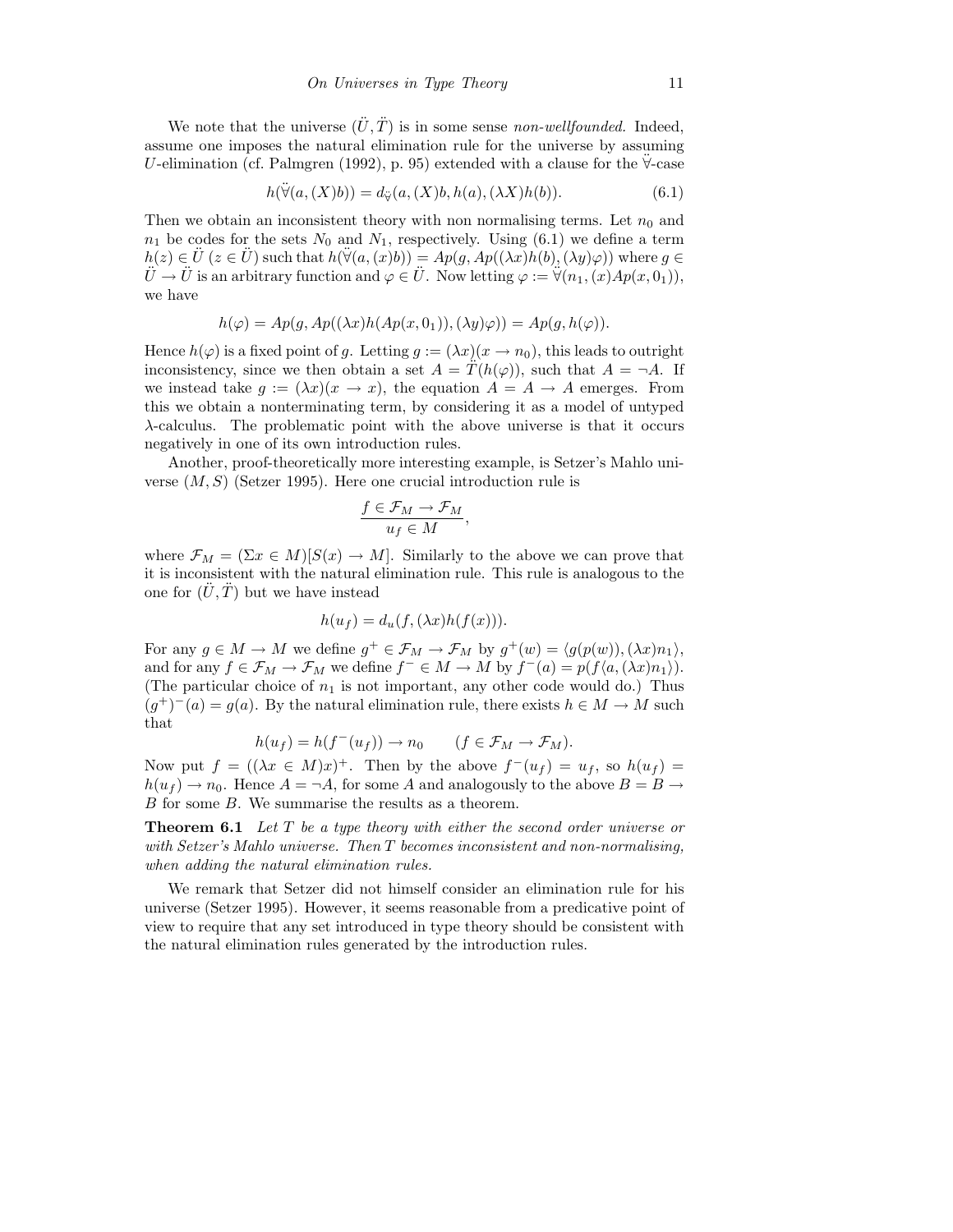## 7 Classical Universes Within Type Theory

The A-translation is a combination of Gödel's negative translation with Dragalin and Friedman's wellknown syntactic translation. This translation gives an easy method for proving conservativity of  $\Pi_2^0$ -sentences of many classical theories over their intuitionistic counterpart. We shall here use a universe of classical propositions to obtain a semantic version of this method. The idea is to extend type theory with a universe of propositions for which classical logic holds. It is in a precise sense a (small-) complete boolean algebra with prescribed falsity.

The A-translation for the  $\forall, \wedge, \rightarrow$  fragment of minimal logic (Berger and Schwichtenberg 1995) has a particularly simple form. We shall make a semantic version of this translation. Our starting point is a Martin-Löf type theory with a universe of sets  $(U, T)$ . Here it will be useful to think of a code  $a \in U$  as a (constructively) given infinitary formula, and the decoding  $T(a)$  as its canonical Tarski semantics. We extend this type theory with a universe of propositions  $(U_{\neg \neg}, T_A)$  for each set A. We define it as follows:

$$
U_{\neg\neg} set \qquad \frac{A \ set \quad b \in U_{\neg\neg}}{T_A(b) \ set}.
$$

The absurdity of this universe will be  $A$ , and for each set  $p$  of  $U$  we introduce a new proposition  $g_p$  into the new universe.

$$
\bot \in U_{\neg \neg} \qquad T_A(\bot) = A
$$

$$
\frac{p \in U}{^g p \in U_{\neg \neg}} \qquad \qquad \frac{p \in U}{T_A(^g p) = (T(p) \to A) \to A}.
$$

We assume closure only under implication, conjunction and universal quantification over small sets:

$$
\frac{b \in U_{\neg \neg} \quad c \in U_{\neg \neg}}{b \supset c \in U_{\neg \neg}} \qquad \frac{b \in U_{\neg \neg} \quad c \in U_{\neg \neg}}{T_A(b \supset c) = T_A(b) \rightarrow T_A(c)}
$$
\n
$$
\frac{b \in U_{\neg \neg} \quad c \in U_{\neg \neg}}{b \land c \in U_{\neg \neg}} \qquad \frac{b \in U_{\neg \neg} \quad c \in U_{\neg \neg}}{T_A(b \land c) = T_A(b) \times T_A(c)}
$$
\n
$$
(x \in T(s)) \qquad (x \in T(s))
$$
\n
$$
\vdots \qquad \vdots
$$
\n
$$
s \in U \qquad b \in U_{\neg \neg} \qquad s \in U \qquad b \in U_{\neg \neg}
$$
\n
$$
\forall (s, (x)b) \in U_{\neg \neg} \qquad \frac{s \in U \qquad b \in U_{\neg \neg}}{T_A(\forall (s, (x)b)) = (T_x \in T(s))T_A(b)}.
$$

We admit also proof by induction on this universe, a principle which is no stronger than recursion on an ordinary universe. This is then the semantic version of the A-translation for minimal logic. The basic results are proved similarly as in the syntactic case.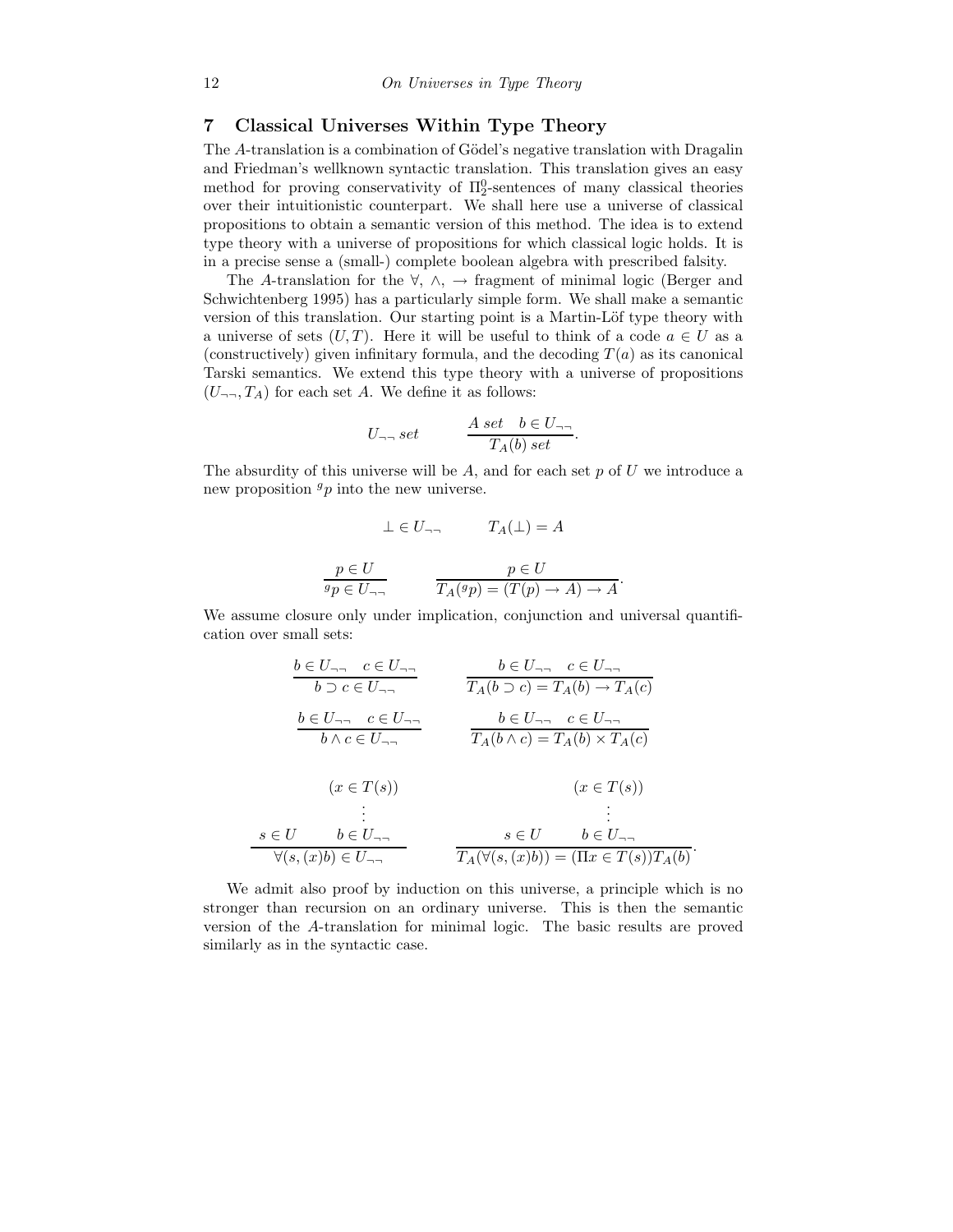**Theorem 7.1** The universe  $(U_{\neg \neg}, T_A)$  satisfies stability and ex falso quod libet, i.e. there are constructions for  $T_A(\neg\neg b \supset b)$  and  $T_A(\bot \supset b)$  for any  $b \in U_{\neg\neg}$ .

**Proof** By induction on the universe.

**Theorem 7.2.** ( $\Pi_2$ -conservation) Let  $p(x, y) \in U$  ( $x \in R, y \in S$ ) be a family of small sets over small sets  $R = T(r)$  and  $S = T(s)$ . If for all small A,  $T_A(\forall (r, (x) \neg \forall (s, (y) \neg^g p(x, y))))$  is true, then  $(\Pi x \in R)(\Sigma y \in S)T(p(x, y))$  is true.

**Proof** For any given  $x \in R$ , substitute for A the set  $(\Sigma y \in S)T(p(x, y))$  and then proceed as in the familiar syntactic proof.  $\Box$ 

Note that  $T_A(b)$  does not in general follow from  $T(b)$ . It is possible to make intricate analyses for what  $b$  this in fact is the case, by generalising results from the syntactic situation. Here we only observe that  $T_A({}^gi(s,x,y))$  holds whenever  $I(T(s), x, y)$  holds and that the translation of Peano's fourth axiom  $(n + 1 \neq 0)$ is valid. Moreover the induction schemata for natural numbers and W-sets, with branching over any small family of sets, are valid in translated form. This means that in the classical universe we may use higher type arithmetic and the mentioned induction schemes. It seems to be an interesting task to investigate what further principles are valid.

The semantic version of the A-translation was completely formalised using the proof support system ALF, and tested on a small program extraction problem. This was done in cooperation with U. Berger. The advantage of the semantic version is that it is possible to work entirely within one theory, and that classical and constructive methods may be mixed.

#### 8 Acknowledgements

I am grateful to Per Martin-Löf for encouragement to pursue the construction of universes, and to Ed Griffor and Michael Rathjen for discussions. Section 2 and 3 formed part of my PhD Thesis. Section 7 was written (and implemented) while visiting the Ludwig-Maximilians Universität in Munich. Thanks go to Helmut Schwichtenberg, Ulrich Berger and Anton Setzer for their hospitality. I thank Peter Hancock and an anonymous referee for valuable comments on the content and presentation of this paper.

### Bibliography

Aczel, P. (1977). The strength of Martin-Löf's intuitionistic type theory with one universe. In: S. Miettinen and J. Väänänen (eds.) Proc. Symp. on Mathematical Logic (Oulo 1974), pp.  $1 - 32$ , Report no. 2, Dept. of Philosophy, University of Helsinki.

Aczel, P. (1986). The type theoretic interpretation of constructive set theory: inductive definitions. In: R.B. Marcus et al. (eds.) Logic, Methodology and Philosophy of Science VII, pp. 17 – 49. North-Holland, Amsterdam.

Berger, U. and Schwichtenberg, H. (1995). Program extraction from classical proofs. In: D. Leivant (ed.) Logic and Computational Complexity, Indianapolis